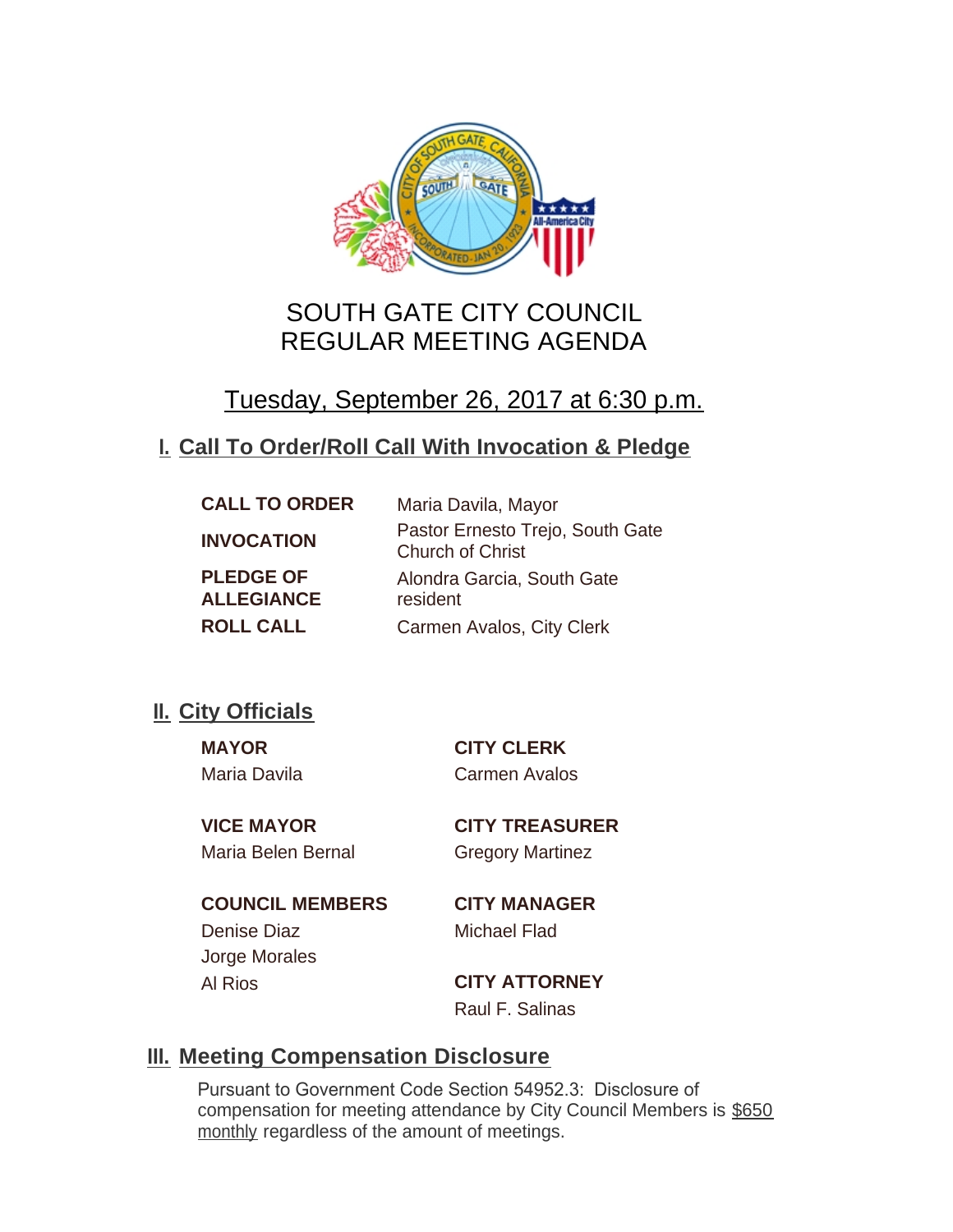## **Proclamations, Certificates, Introductions And IV. Ceremonial Actions**

## **1. Proclamation Declaring October As National Domestic Violence Awareness Month**

The City Council will issue a Proclamation declaring the month of October 2017, as National Domestic Violence Awareness Month in the City of South Gate. (PD)

Documents:

#### [ITEM 1 REPORT 09262017.PDF](http://www.cityofsouthgate.org/AgendaCenter/ViewFile/Item/4826?fileID=10860)

#### **2. Proclamation Declaring October As Crime Prevention Month**

The City Council will issue a Proclamation declaring the month of October 2017, as Crime Prevention Month in the City of South Gate. (PD)

Documents:

### [ITEM 2 REPORT 09262017.PDF](http://www.cityofsouthgate.org/AgendaCenter/ViewFile/Item/4827?fileID=10861)

## **3. Certificates Of Appreciation To The Participants Of The Youth Employment And Job Training Program**

The City Council will consider allowing the participants of this year's summer Youth Employment and Job Training Program to provide their feedback and will present them with Certificates of Appreciation for participating and completing the Program. (PARKS)

Documents:

### [ITEM 3 REPORT 09262017.PDF](http://www.cityofsouthgate.org/AgendaCenter/ViewFile/Item/4828?fileID=10862)

## **Public Hearings V.**

### **4. Consolidated Annual Performance And Evaluation Report**

The City Council will conduct a Public Hearing to consider receiving and filing the Consolidated Annual Performance and Evaluation Report (CAPER) for program year 2016-2017. (CD)

Documents:

### [ITEM 4 REPORT 09262017.PDF](http://www.cityofsouthgate.org/AgendaCenter/ViewFile/Item/4841?fileID=10872)

## **<u>VI. Comments From The Audience</u>**

During this time, members of the public and staff may address the City Council regarding any items within the subject matter jurisdiction of the City Council. Comments from the audience will be limited to five (5) minutes per speaker; unless authorized by the Mayor, the time limit may not be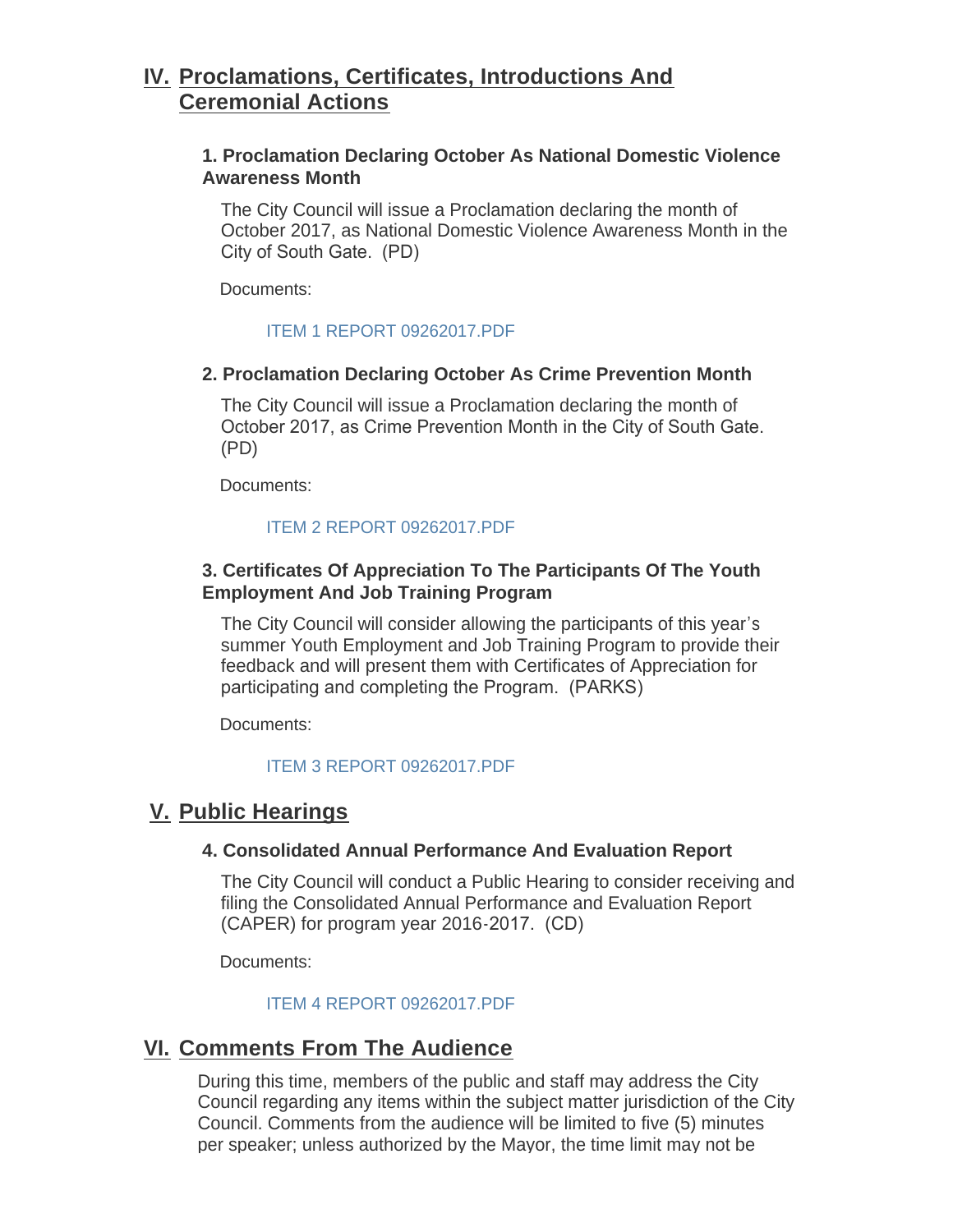per speaker; unless authorized by the Mayor, the time limit may not be extended by utilizing another member's time. There will be no debate or action on items not listed on the agenda unless authorized by law.

Note: The City Council desires to provide all members of the public with the opportunity to address the Council. Nevertheless, obscene language, comments intended to disrupt or interfere with the progress of the meeting or slanderous comments will not be tolerated and may result in ejection and/or may constitute a violation of South Gate Municipal Code Section 1.04.110.

## **<u>VII. Reports And Comments From City Officials</u>**

During this time, members of the City Council will report on matters pertaining to their service on various intergovenmental boards and commissions as a representative of the City pursuant to Assembly Bill 1234. City Council Members will also have an opportunity to comment on matters not on the agenda.

Following the City Council Members, reports and comments will be heard by the City Clerk, City Treasurer, City Manager and Department Heads.

## **Consent Calendar Items VIII.**

Agenda Items **5, 6, 7, 8, 9, 10, and 11** are consent Calendar Items. All items including Ordinances, Resolutions and Contracts, may be approved by adoption of the Consent Calendar, individually and collectively by one (1) motion. There will be no separate discussion of these items unless Members of the City Council, the public, or staff request that specific items be removed from the Consent Calendar for separate discussion and action.

Any Motion to introduce or adopt an Ordinance on the Consent Calendar shall be: (1) a motion to waive the reading of the Ordinance and introduce the Ordinance or (2) a motion to waive the reading of the Ordinance and adopt the Ordinance, as appropriate.

## **5. Amendment No. 1 With Priscila Davila & Associates, Inc., For Labor Compliance Service For The Sports Center Roof Replacement**

The City Council will consider: (PW)

a. Approving Amendment No. 1 to Contract No. 3245 with Priscila Davila & Associates, Inc., to provide Labor Compliance Services for the second phase of construction on the Sports Center Roof Replacement, City Project No. 498-ARC, in an amount not-to-exceed \$6,850; and

b. Authorizing the Mayor to execute Amendment No. 1 in a form acceptable to the City Attorney.

Documents: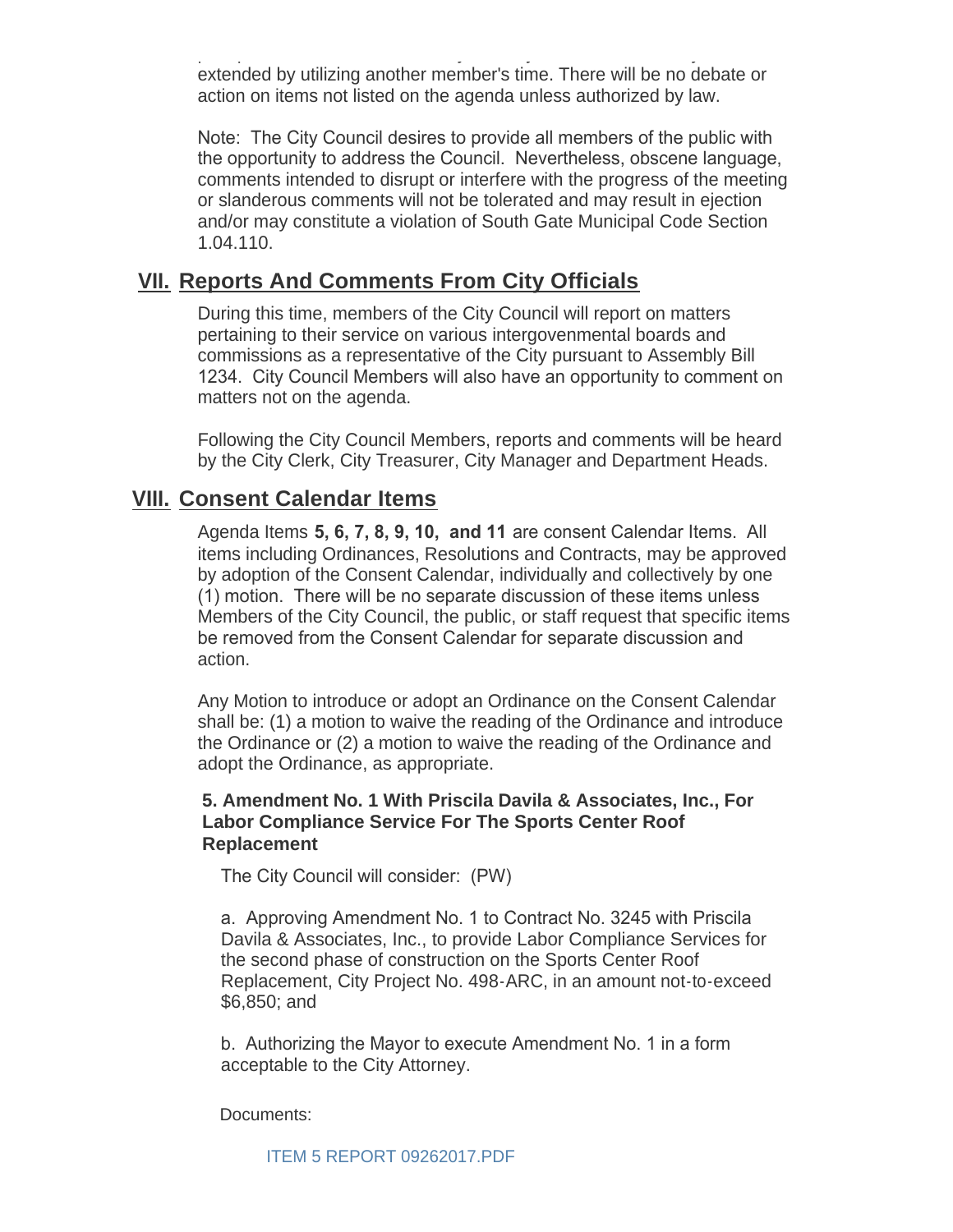### **6. Amendment No. 1 With AWS Consultants, Inc., For Construction Observation & Inspection Services For The Sports Center Roof Replacement**

The City Council will consider: (PW)

a. Approving Amendment No. 1 to Contract No. 3134 with AWS Consultants, Inc., to provide construction observation and inspection services for an additional 70 working days for the second phase of construction of the Sports Center Roof Replacement, City Project No. 498-ARC, for an amount not-to-exceed \$24,640; and

b. Authorizing the Mayor to execute Amendment No. 1 in a form acceptable to the City Attorney.

Documents:

### [ITEM 6 REPORT 09262017.PDF](http://www.cityofsouthgate.org/AgendaCenter/ViewFile/Item/4839?fileID=10870)

## **7. Amendment No. 2 With Willdan Engineering, Inc., For Additional Construction Management And Inspection Services On The Elizabeth Reservoir And Booster Pump Station**

The City Council will consider: (PW)

a. Approving Amendment No. 2 to Contract No. 3179 with Willdan Engineering, Inc., to fund additional construction management and inspection services on the Elizabeth Reservoir and Booster Pump Station at Well No.28 and New Well No. 29 at the Santa Fe Tank, City Project No. 494-WTR, in an amount not-to-exceed \$29,535; and

b. Authorizing the Mayor to execute Amendment No. 2 in a form acceptable to the City Attorney.

Documents:

### [ITEM 7 REPORT 09262017.PDF](http://www.cityofsouthgate.org/AgendaCenter/ViewFile/Item/4833?fileID=10866)

### **8. Agreement With Superior Tank Solutions, Inc., For The Park Reservoir Spray Aeration Treatment System Piping Repair Project**

The City Council will consider: (PW)

a. Approving an Agreement (**Contract \_\_\_\_\_\_**) with Superior Tank Solutions, Inc., for the construction of the Park Reservoir Spray Aeration Treatment System Piping Repair Project, City Project No. 562-WTR, in an amount not-to-exceed \$378,695;

b. Authorizing the Director of Administrative Services to transfer \$200,000 in Water Funds from Account No. 411-731-71-9549 to Account No. 411-731-71-9566, to fully fund the Project;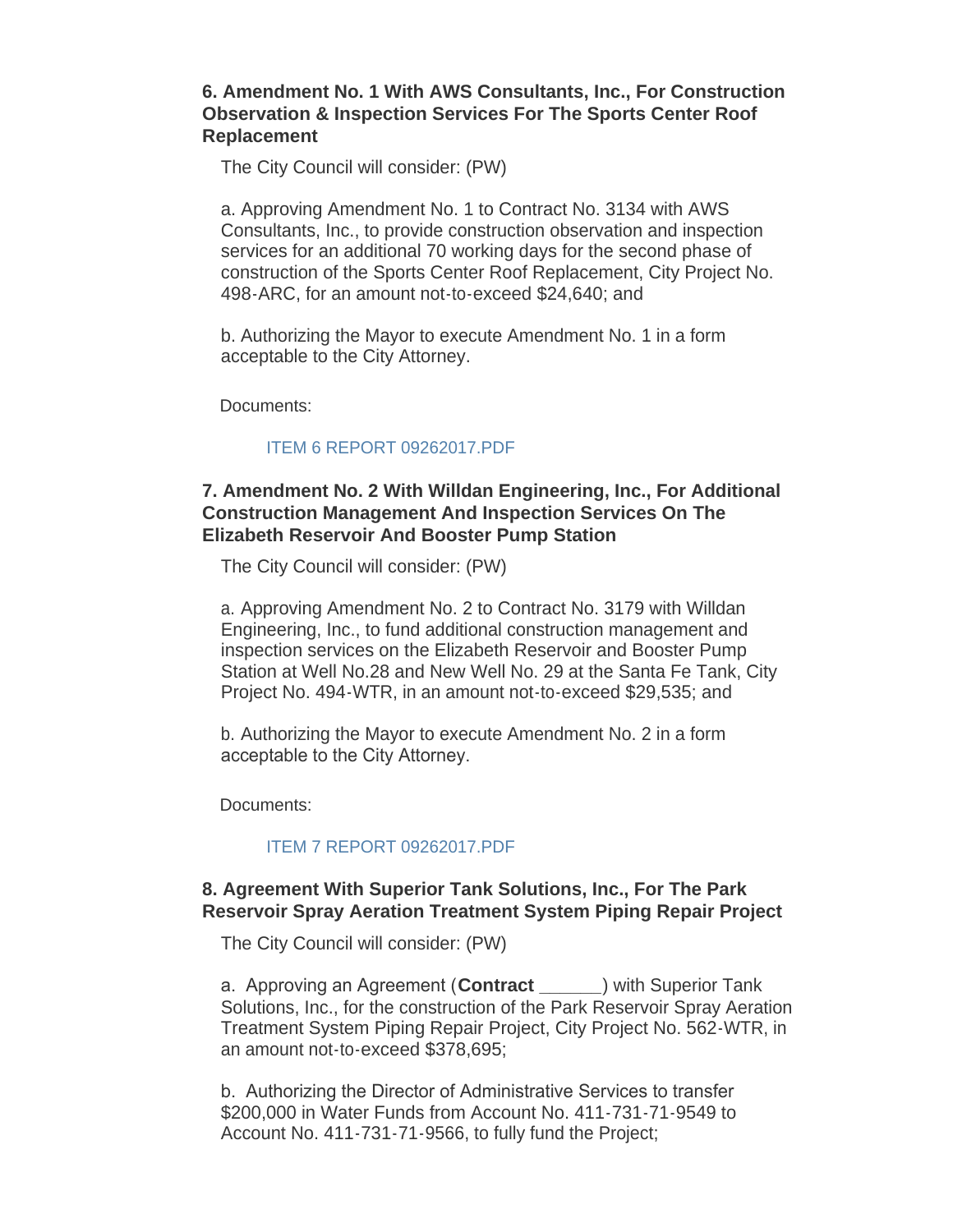c. Approving the Notice of Exemption for the Project and directing the City Clerk to file it with the Los Angeles County Recorder's Office; and

d. Authorizing the Mayor to execute the Agreement in a form acceptable to the City Attorney.

Documents:

### [ITEM 8 REPORT 09262017.PDF](http://www.cityofsouthgate.org/AgendaCenter/ViewFile/Item/4834?fileID=10868)

## **9. Transfer Of The Hourly/Part-Time Code Enforcement Officer Position And Budget Transfer To The Community Development Department's Code Enforcement Division**

The City Council will consider: (CD)

a. Approving the transfer of the hourly/part-time Code Enforcement Officer position from the Public Works Department to the Community Development Department's Code Enforcement Division; and

b. Approving the budget transfer from Public Works Department Account No. 212-713-31-5103 to Community Development Department Account No. 212-604-49-5103 in the amount of \$20,553 for the hourly/part-time Code Enforcement Officer position.

Documents:

### [ITEM 9 REPORT 09262017.PDF](http://www.cityofsouthgate.org/AgendaCenter/ViewFile/Item/4840?fileID=10871)

### **10. Investment Report For The Quarter Ended June 30, 2017**

The City Council will consider receiving and filing the Quarterly Investment Report for the quarter ended June 30, 2017. (ADMIN SVCS)

Documents:

#### [ITEM 10 REPORT 09262017.PDF](http://www.cityofsouthgate.org/AgendaCenter/ViewFile/Item/4843?fileID=10874)

### **11. Appointment Of The City Manager As The Alternate Plan Fiduciary For The City's Deferred Compensation Plan**

The City Council will consider appointing the City Manager as the Alternate Plan Fiduciary for the City's deferred compensation plan. (ADMIN SERVICES)

Documents:

#### [ITEM 11 REPORT 09262017.PDF](http://www.cityofsouthgate.org/AgendaCenter/ViewFile/Item/4835?fileID=10867)

## **IX. Reports, Recommendations And Requests**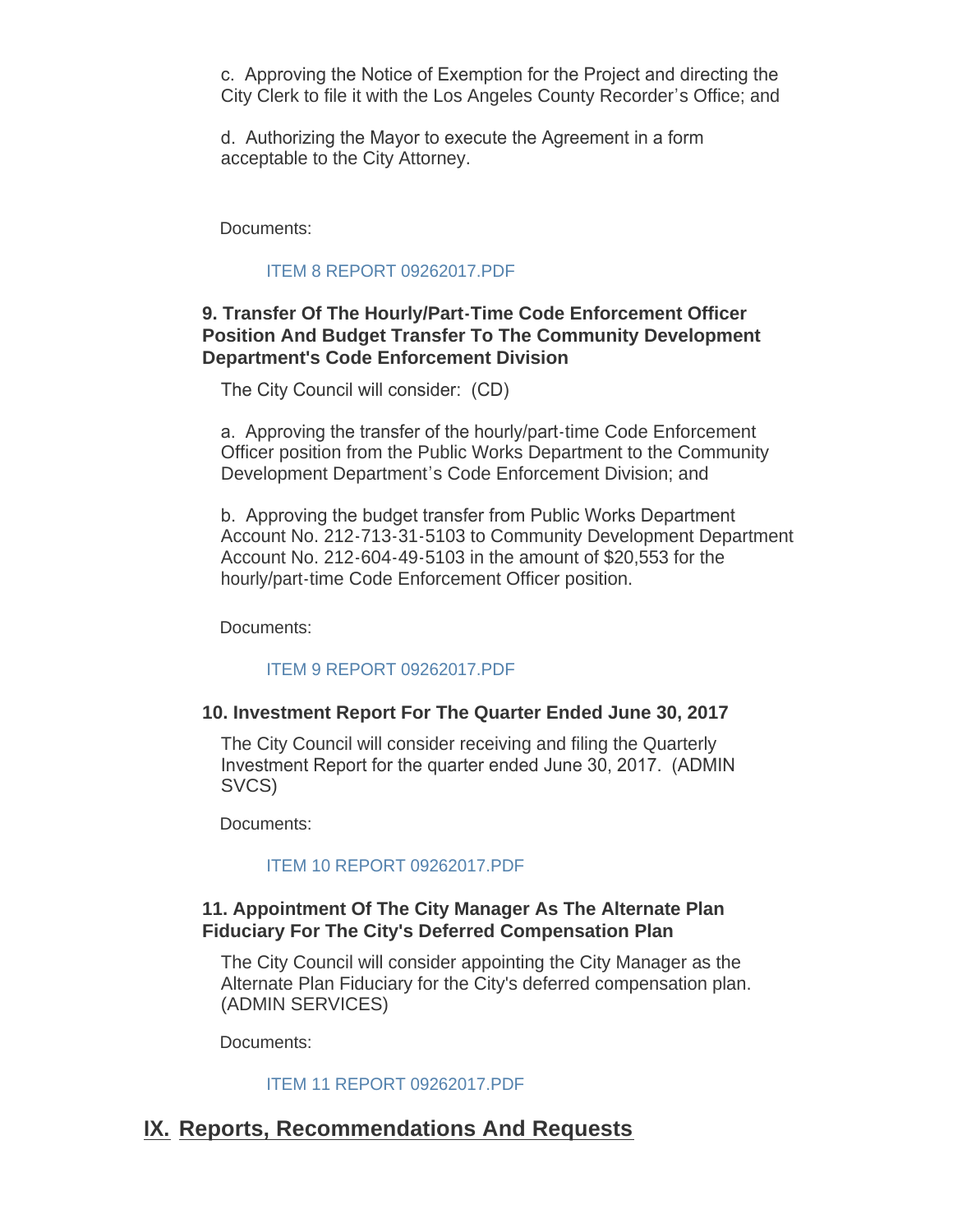#### **12. Agreement With The South Gate Chamber Of Commerce For Fiscal Year 2017/18**

The City Council considered: (CD)

a. Approving an Agreement **(Contract \_\_\_\_\_\_)** with the South Gate Chamber of Commerce for community promotion activities for Fiscal Year 2017/18 in the amount of \$50,000; and

b. Authorizing the Mayor to execute the Agreement in a form acceptable to the City Attorney.

Documents:

#### [ITEM 12 REPORT 09262017.PDF](http://www.cityofsouthgate.org/AgendaCenter/ViewFile/Item/4836?fileID=10869)

#### **13. Report Regarding Public Notifications For City Meetings, Public Hearings And Development Projects**

The City Council will consider receiving and filing a report regarding public notifications for City meetings, public hearings and development projects. (CD)

Documents:

#### [ITEM 13 REPORT 09262017.PDF](http://www.cityofsouthgate.org/AgendaCenter/ViewFile/Item/4829?fileID=10863)

#### **14. Report Regarding The City's Pre-Sale Housing Inspection Program**

The City Council will consider receiving and filing a report regarding the City's Pre-Sale Housing Inspection Program. (CD)

Documents:

#### [ITEM 14 REPORT 09262017.PDF](http://www.cityofsouthgate.org/AgendaCenter/ViewFile/Item/4830?fileID=10864)

#### **15. Warrant Register For September 26, 2017**

The City Council will consider approving the Warrants and Cancellations for September 26, 2017. (ADMIN SERVICES)

Total of Checks: \$3,104,330.25 Voids: \$ (389.00) Total of Payroll Deductions: \$ 311,614.48 Grand Total: \$2,792,326.77

Cancellations: 73270, 73295, 73423, 73424

Documents:

[ITEM 15 REPORT 09262017.PDF](http://www.cityofsouthgate.org/AgendaCenter/ViewFile/Item/4831?fileID=10865)